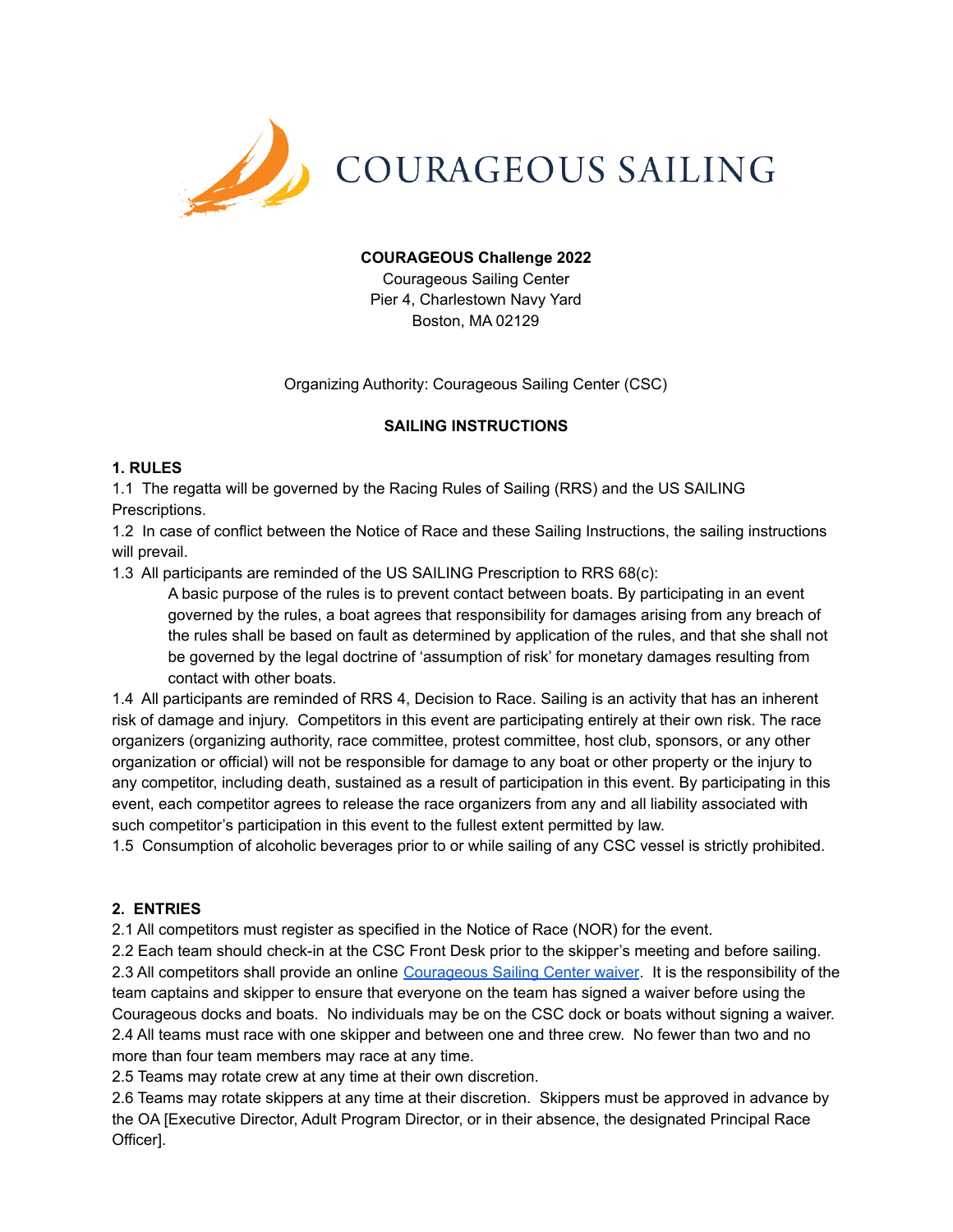## **3. EQUIPMENT**

3.1 Boats: Rhodes-19's, provided by the Courageous Sailing Center (CSC).

3.2 Sails: Each boat is assigned a mainsail and jib which will remain with that boat for the duration of the series.

3.3 Standing Rigging / Hardware: With the exception of the backstay, standing rigging and hardware may not be adjusted or altered.

3.4 Running rigging: Any adjustments made to running rigging must be returned to original condition after sailing. No adjustments may be made to the hardware of the running rigging, including the mainsheet cam cleat.

3.5 Reefing Lines: All boats and sails are equipped with reefing lines and ties. These may not be removed.

3.6 Condition of Equipment: CSC will make every effort in advance of each race day to ensure that each boat is ready to sail. However, in the interest of safety, it is the responsibility of each skipper and team to check the condition of equipment and report any problems prior to the skippers meeting. Equipment failure related to worn shackles and cotter rings/pins will not be cause for redress unless CSC determines the failure could not have been prevented. Critical equipment to check are all stays, mainsheet block, gooseneck, and sail battens. If a team is not able to make the assessment themselves, it is their responsibility to ask CSC for guidance prior to any skippers meeting.

3.7 All boats shall carry safety gear prescribed by government regulations, including a suitable anchor and line, a pump or bail bucket, paddle, sound device, and one Type IV throwable device. CSC shall provide this safety gear, but it is the sole responsibility of each team to check that all safety gear is in the boat prior to leaving the dock.

## **4. NOTICES TO COMPETITORS**

Notices to competitors will be posted outside Courageous Sailing Center (CSC) boathouse.

# **5. CHANGES TO THE SAILING INSTRUCTIONS**

Changes in the Sailing Instructions will be posted and announced to all competitors before they will take effect.

## **6. BOAT ROTATION**

Teams will be assigned their boat and shall use their assigned boat for the duration of the event unless otherwise instructed by the OA.

## **7. SCHEDULE OF RACES**

7.1 Racing will take place each Monday in June. Official Race days are Mondays, June 6, 13, 20 and 27.

7.2 The schedule of events for each Monday shall be:

- 1800 Skippers' Meeting (when necessary)
- 1830 First Warning

Racing will continue at the discretion of race committee.

7.3 Unless excused by the OA, attendance at the skippers' meeting is mandatory.

7.4 Racing for a given day may be canceled at the discretion of the OA. Races may also be abandoned when conditions do not permit their completion.

## **8. RACING AREA**

The racing area is the Boston Inner Harbor.

**9. COURSES**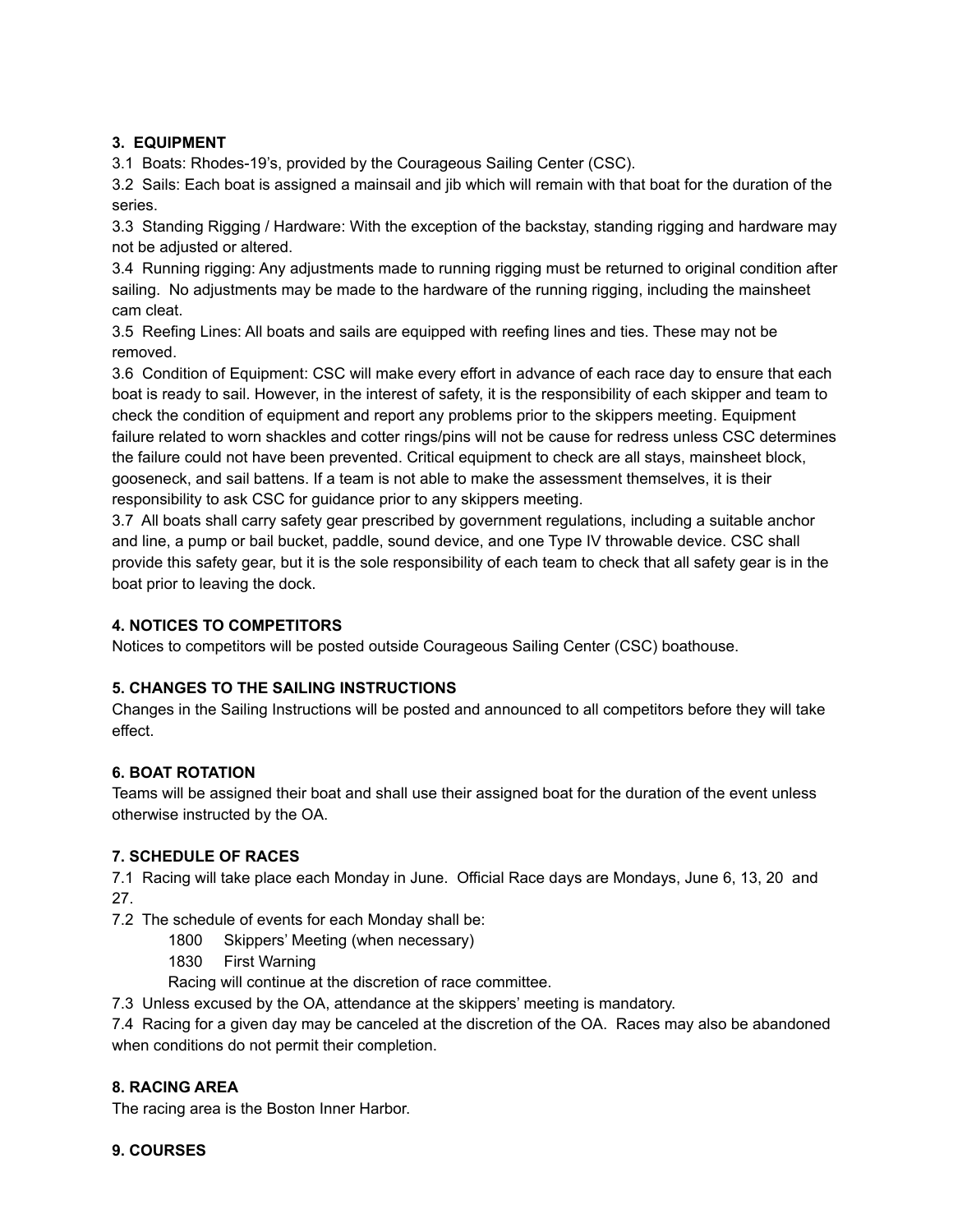9.1 The [Courageous](http://goo.gl/fk0902) Course Diagram illustrates the seven possible courses [[http://goo.gl/fk0902\]](http://goo.gl/fk0902).

9.2 Courses will be displayed on a race committee boat using letters and numbers to designate the marks.

9.3 An offset mark may be used at the windward mark of each course.

9.4 A leeward gate may be used in each course. When one gate mark is missing, the remaining gate mark shall be rounded to port. When the two gate marks are too close together for a boat to pass safely between them, a boat may round both marks to port.

9.5 The Principal Race Officer (PRO) and Race Committee (RC) will determine the course type and the location of all races.

## **10. MARKS**

Marks are colored buoys (red, orange, yellow, or white balls or tetrahedrons).

## **12. THE STARTING AND FINISHING LINES**

The starting line will be between the pin-end mark and the RC flag on the RC boat. The finishing line will be between the finishing pin-end mark and the RC flag, or if there is no RC flag, a yellow or orange colored flag on the RC boat.

## **13 SIGNALS ON THE WATER**

13.1 Starting Sequence: As described in Appendix U of the RRS, the three-minute dinghy starting signals shall be used for all races. This changes Rule 26.

| <b>Time</b> | <b>Sound</b>    | <b>Meaning</b>            |
|-------------|-----------------|---------------------------|
| 3:00        | 3 long          | <b>Warning Signal</b>     |
| 2:00        | 2 long          | <b>Preparatory Signal</b> |
| 1:30        | 1 long, 3 short |                           |
| 1:00        | 1 long          |                           |
| 0:30        | 3 short         |                           |
| 0:20        | 2 short         |                           |
| 0:10        | 1 short         |                           |
| 0:05        | 1 short         |                           |
| 0:04        | 1 short         |                           |
| 0:03        | 1 short         |                           |
| 0:02        | 1 short         |                           |
| 0:01        | 1 short         |                           |
| 0:00        | 1 long          | Start                     |

13.2 Individual Recall. In accordance with RRS 29.1, individual recalls will be signaled by displaying flag X (blue cross on white) with one short sound signal. The Race Committee will make an attempt to hail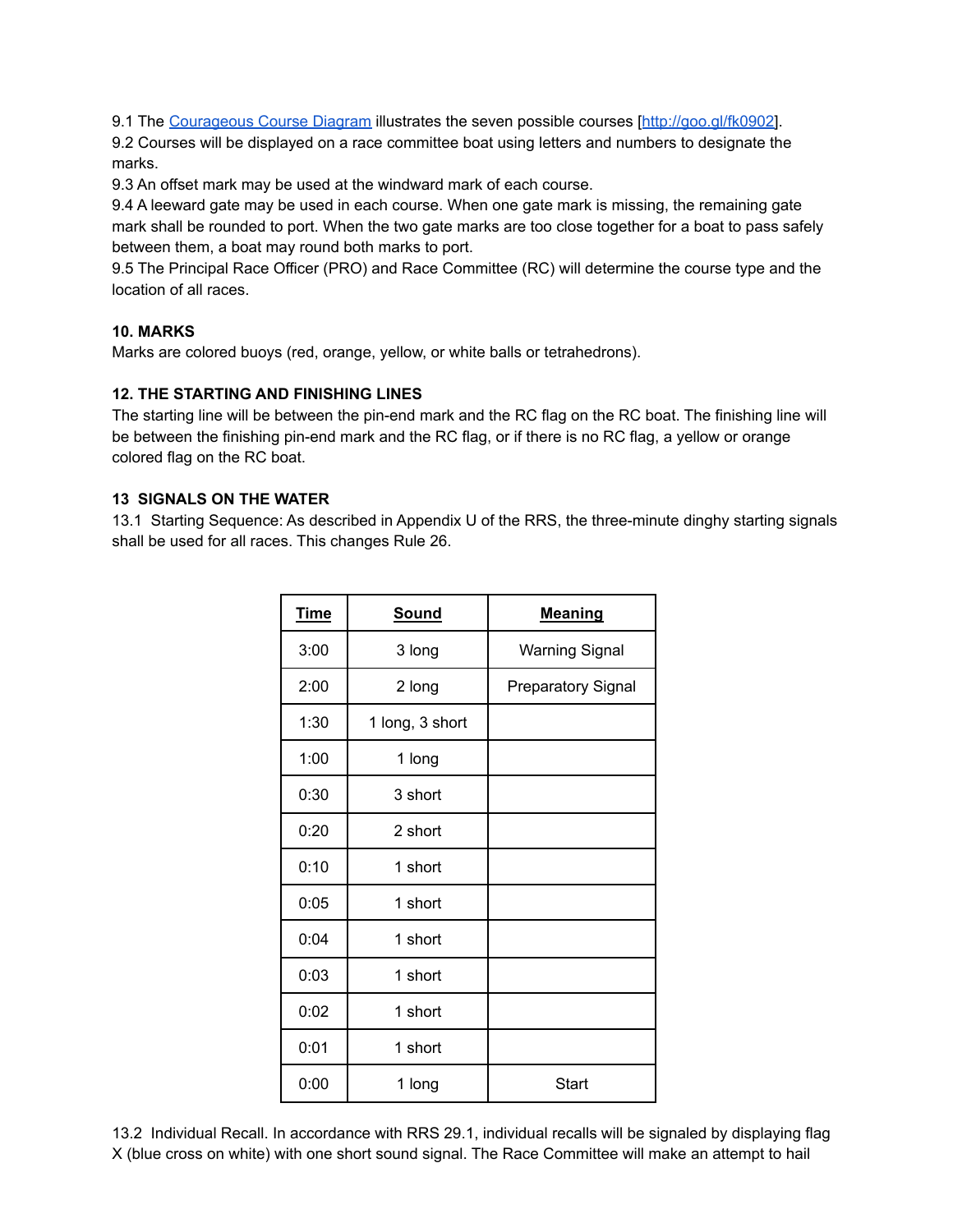boats starting prematurely, but it is not the responsibility of the Race Committee to be heard by any boat. Failure to hail or hail audibly is not grounds for redress.

13.3 General Recall. In accordance with RRS 29.2, a general recall will be signaled by displaying the First Substitute flag (yellow triangle on blue triangle) with two short sound signals. After a general recall, the RRS 30.1 I Flag Rule will be in effect.

13.4 Abandonment. In accordance with RRS 32.1, an abandoned race will be signaled by displaying flag N (blue and white checked) and three sound signals. If the cause of abandonment is large commercial traffic, all competitors should seek and follow instructions from Race Committee so that they can sail to a safe location until the traffic has passed.

13.5 Shortening Course: In accordance with RRS 32.3, a shortened course will be signaled by displaying flag S (blue square on white) and two sounds. The race committee will attempt to notify the fleet at the previous mark, but it is not required to do so.

## **14 PENALTIES**

14.1 Penalties Taken at the Time of the Incident

The first two sentences of rule 44.1 are changed to "A boat may take a One-Turn Penalty when she may have broken one or more rules of Part 2 or rule 31 while racing."

14.2 If there is a collision causing damage, all parties involved in the collision **must** immediately retire from the current race, sail clear of other boats directly to a Race Committee boat to report the incident and display the damage. The Race Committee will assess the damage and determine if one or all parties must retire from the remainder of the remaining races. At the discretion of the Race Committee, one or both boats involved in the collision may be subject to immediate retirement from the remaining races for that day. Boats thus retiring are unable to exonerate themselves although they may be eligible for redress. This changes RRS 44.

14.3 When a boat that has been damaged is unavailable for a subsequent racing day, the competitor(s) at fault, as determined by either by a protest hearing or by the agreement of parties involved in the incident resulting in the damage, may race only if there are boats available beyond those used by other competitors.

14.4 Judges and/or umpires may be on the water during racing to observe the competition and to enforce the RRS.

## **15 TIME LIMIT**

15.1 A race in which no boat has finished within 45 minutes (unless otherwise specified) after the starting gun will be abandoned.

15.2 Boats that finish more than 30 minutes after the first boat in their fleet has finished will be scored DNF.

# **16 SCORING**

16.1 Daily Scoring: A low-point system, as described in Appendix A of the RRS, will be used with no scores excluded. A boat that did not start, did not finish, or retired after finishing shall be scored points for the finishing place one more than the number of teams competing that day. A boat that was disqualified shall be scored points two more that the number of teams competing that day. This changes RRS A4.2. 16.2. Series Scoring: Low-point scoring will be used, discarding the worst 25% of scores for all teams. Scores resulting from disqualification (DSQ) shall not be excluded. This changes RRS 90.3(b).

# **17 PROTESTS AND REQUESTS FOR REDRESS**

17.1 A boat intending to protest shall inform the other boat at the first reasonable opportunity [RRS 61.1(a)], by hailing "Protest" and the sail number of the protestee, and need not display a red flag [RRS 61.1(a)(2)].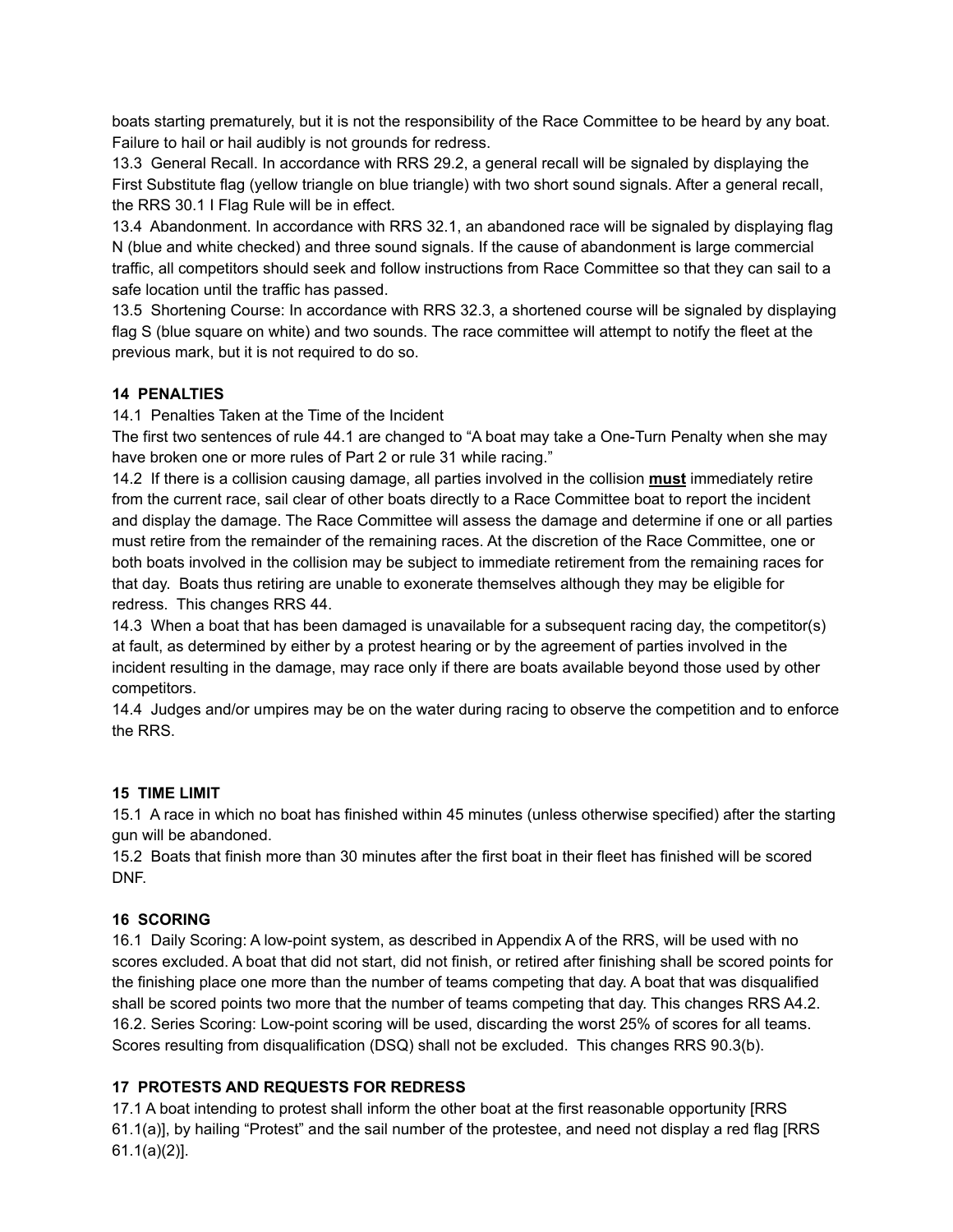17.2 A boat intending to protest or request redress based on an incident in the racing area that she is involved in or sees shall, at the first reasonable opportunity after she finishes, inform the Race Committee at the finishing line of her intent to protest or request redress and, when applicable, the identity of the protestee. Failure to do so may be grounds for declaring the protest invalid under RRS 63.5. This changes RRS 61.

17.3 RRS 62.1(b) is changed to "swamping, capsizing, disablement, physical damage, or injury because of the action of a boat that was breaking a rule of Part 2 or of a vessel not racing that was required to keep clear."

17.4 The following is added to end of RRS 62.1: "(e) failure of equipment on the boat that could not be prevented by a reasonable inspection and/or adjustment prior to racing."

17.5 The Protest Time Limit shall be 30 minutes after the Race Committee boat docks. Protest/Redress forms are available at the CSC Front Desk or official notice board.

17.6 Hearings will be held in accordance with the recommendations of Appendix M of the RRS.

## **18 SAFETY**

18.1 Safety with regard to commercial traffic on Boston Harbor is paramount.

(a) All participants shall abide fully by the USCG Navigation Rules with regard to any and all boats that are not racing.

(b) Safety with regard to commercial traffic on Boston Harbor takes precedence over starting or continuing any race. Such commercial traffic includes smaller vessels such as ferries, tour boats, and tug boats and larger vessels such as LNG tankers, oil tankers, car transports, and barges.

(c) Any boat that does not keep a lookout for and give way to commercial traffic, will be subject to immediate retirement for the day at the discretion of the OA. Furthermore, any boat that retires in such a situation shall be considered to be protested by the Race Committee and be subject to disqualification for the race, day, or series, after a proper hearing.

(d) The OA will coordinate with Boston Harbor Pilots in advance of every race day to determine anticipated shipping traffic for the day, but it is not possible to receive similar warning with respect to tug and barge traffic.

18.2 It is the responsibility of each skipper to ensure that they and their crew is prepared for the conditions, takes all necessary safety precautions (including preparing the boat and obtaining proper clothing and gear), and does not act in an unsafe manner at any time (whether racing, sailing between races, sailing to and from the course, rigging or derigging boats, or using the dock, boathouse or other premises of CSC.

18.3 RRS 40 is deleted and replaced with: "All competitors shall wear, while on the water or dock, other than for brief periods while adding or removing clothing, an approved US Coast Guard PFD. The PFD must be worn outside all clothing, except that a thin shirt may be worn over the PFD to prevent snagging." Note that flag Y will not be displayed. This changes the preamble to Part 4 of the RRS.

18.4 If a competitor has been injured or is showing signs of hypothermia, their team is responsible for alerting the Race Committee immediately and helping to return the crew to the boathouse. 18.5 A boat retiring from a race shall notify a Race Committee vessel before leaving the course, or when that is not possible, immediately after arrival ashore.

#### **19 PROPER LOOKOUT**

In order to help avoid contact between boats, all boats must keep a proper lookout at all times. CSC, the race committee and any protest committee will recognize and enforce the US SAILING Prescription to RRS 67(c) and the prescription of ISAF Case 26: "The main purpose of the rules of Part 2 is to avoid contact between boats. All boats, whether or not holding right of way, should keep a lookout at all times." The term "Proper Outlook" shall be interpreted to mean "sufficient to be aware of the risk of collision with any vessel or obstruction in the racing area whether racing or not racing."